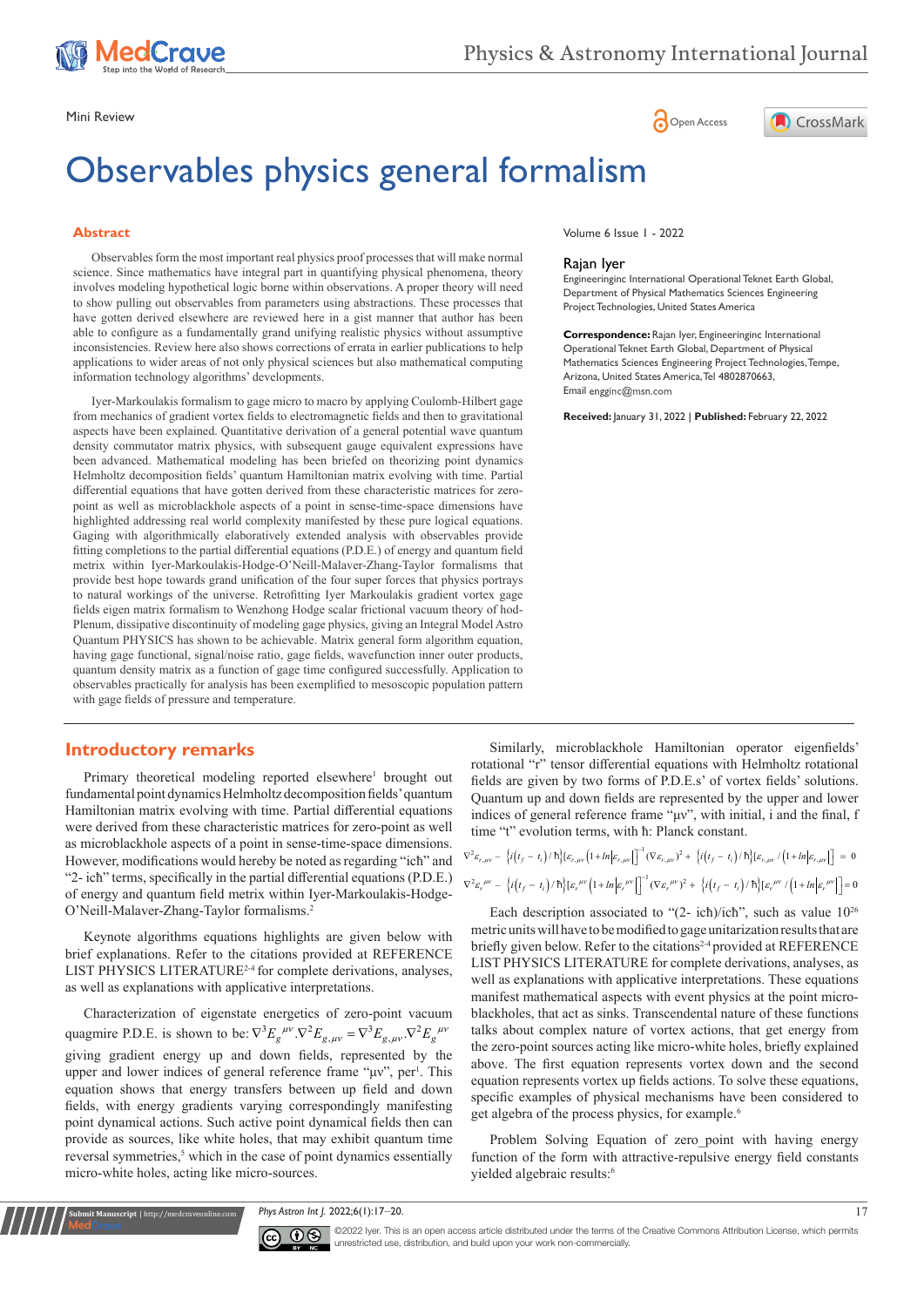$$
\[w_{\mu\nu}(r)\]^{2} + q_{\mu\nu}(r) w_{\mu\nu}(r) + (t_{f} - t_{i})^{2} / \hbar^{2} = 0
$$
  

$$
\[w^{\mu\nu}(r)\]^{2} + q^{\mu\nu}(r) w^{\mu\nu}(r) + (t_{f} - t_{i})^{2} / \hbar^{2} = 0
$$

where w's are characterizing variables representing algebraic transcendental combinatorics to combine specifically the form of realistic attractive and the repulsive forces having quagmire vacuum quanta. These are equated as usually employed summations of algebra with typical proportionality of  $1/r \sim 2$  and  $1/r \sim 3$ , where r is the distance action of field exerting force. Using the standard original definitions of the field to be equal to spatial differential of the force, the energy functional form has been written having combined attractive and repulsive force terms in energy form like  $E = k_{\alpha}/r + k_{\rho}/r^2$ . Equivalent action field-distance equation has been written as:  $\varepsilon = k_3 / r \cdot 3 + k_4 / r \cdot 4 + k_5 / r \cdot 5 + k_6 / r \cdot 6$ , which has been obtained by having twice differentiation of E with respect to r. It is quite noticeable to have complex algebra intertwined onto above equations, even for the simple case of attractive and repulsive force terms. We can surmise that complexities are expected, since they are dissipative evolutionary aspects that stem from point level, and thus can represent adequately mesoscopic to astrophysical nature of the universe. We can grapple with these equations only after proper transformations that will include gaging, that will be also specifically considered below, reviewing recent works author obtained after careful step-by-steps approaches undertaken by collaborating internationally with physicists, scientists, and particle astrophysicists around many continents. Related citations appear in the REFERENCE LIST PHYSICS LITERATURE, herein provided at the end of this mini review.2,4

These problem-solving approaches enable algebraically to substitute specifically this functionality into P.D.E.s of energy and field of the zero-point-microblackhole Helmholtz-Hamiltonian gradient vortex quantum dynamics. Basis of these forms arise out of that quintessence of the Iyer-Markoulakis formalism characterizing Dissipative Evolution Theory of a Superluminous Vacuum quanta, the fabric of space. Simulation programming with experimental measurements works is in the developmental stages presently to proof verify validating applicability with real systems of formalisms, pointing to observables at the quantum, micro, mesoscopic, astrophysical levels.

A brief overview of theoretical formalism with application to observables achieved by recent formalism author has advanced collaborating with international scientists will be examined below, Annotations of key guiding principles, quantifying equations, explanatory interpretations, exemplified observables, verifiable techniques with programming simulations algorithms, as well as future emphasis are further reviewed. Progressive sciences, technology, engineering, mathematics, automation, gage, and problem solving simplifying physical philosophies will start to get more attention in popular communications.

## **Problem solving with interpretive insights results, discussions, and conclusions**

Proof formalism with pure metrix mathematical approach to physics formalism applications that have been recently presented at an international conference on combinatorics physics, as well as associated peer reviewed publications subsequently to it7,8 have demonstrated ability of the Iyer-Markoulakis formalism to gage from micro to macro physics mathematically with quantum to mesoscopic to astroscopic nature describing algorithmically. These are achieved by applying Coulomb-Hilbert gage from mechanics of gradient vortex fields to electromagnetic fields and then to gravitational aspects, explained extensively in the author's REFERENCE LIST PHYSICS LITERATURE. For example, key result with such Coulomb-Hilbert gaging generates stringmetrics such as per: 7,8



showing matrix graphic construct equation of charge asymmetry gauge metrics key, with  $\hat{G}^{-1} > \hat{G}$  representing Coulomb gauge fermion charge of microblackhole from infinity of vacuum to real space of the gauge field of radiation wave;  $\mathbf{0} \rightarrow \hat{\mathbf{M}}$ , the diagonal Hilbert Higgs metrics maybe quantifying mass Higgs mechanistic field operator generator, signifying action to matter inertia effectively operating with gravitational field moving from vacuum to matter per. 7,8



PDP circuit model has been illustrating essential monopolesparticles assemblage, providing like "perpetual motion machine" mechanism of quantum dark to light level universe!! This was made possible with the Helmholtz Hamiltonian mechanics electromagnetic physics gaging charge fields having novel quantum circuitry model, per REFERENCE LIST PHYSICS LITERATURE.<sup>3</sup> PDP circuit, i. e. Pauli Dirac Planck circuit assembly is like with e-: electron, and e+: positron particles; N: north, and S: south monopoles – flow of arrow shows gradient vortex matrix circuit has system corresponding

Coulomb Hilbert gage like 
$$
\begin{pmatrix} \hat{M}_{r,\mu\nu} & \hat{G}_g^{\mu\nu} \\ \hat{G}_{g,\mu\nu} & \hat{M}_r^{\mu\nu} \end{pmatrix}
$$
 { $\hat{G}_{g,\mu\nu}, \hat{G}_g^{\mu\nu}$ } Coulomb

gage, having Gilbertian nature with branching to Hilbert gauge down and up rotational vortex fields; also,  $\{\hat{M}_{r,\mu\nu}, \hat{M}_r^{\mu\nu}\}$ , having M's like Higgs metrics mass of Higgs-Boson matter, quantifying inertia with gravitational field manifestations, having Amperian nature. These aspects have already been explained per Iyer O'Neill Malaver formalism,<sup>3</sup> conforming to partial differential equations of vortex and the gradient fields obtained per Iyer Markoulakis original formalism.4

Putting together Iyer Markoulakis O'Neill Malaver quantum astrophysics formalism with Wenzhong Hodge scalar frictional vacuum theory of hod-Plenum, dissipative discontinuity of modeling gage physics has been quite possible, as proved by a published recent article<sup>2</sup> in the Canadian Journal of Pure and Applied SCIENCES, listed here. Grand unifying algorithm with having parametrically system quantum density matrix, scalar potential matrix, and the wavefunction inner product as well as connecting functional gaged to vacuum solutions of magnetic hod Plenum\* PDP assemblage transforms have been achieved. An Integrated Model quantum cosmological algorithm vacuum gage fields equation will have: 2

 $\left\| \left[ G g \right] P g \; \left[ \varepsilon_{GR} \right]^{-1} \negthinspace \left( \negthinspace < \negthinspace \left[ \Psi_E \big( t_g \big) \right] \negthinspace \left[ \Psi^M \big( t_g \big) \right] \negthinspace > \negthinspace \right) \negthinspace \left[ \varepsilon_{GR} \right] \negthinspace \right\| \negthinspace = \negthinspace \left[ \rho_P \big( t_g \big) \negthinspace \right] \negthinspace \ast \negthinspace \left[ \varepsilon_{GR} \right] \negthinspace \left\| \negthinspace = \negthinspace \Lambda_{gv} \right. \, . \, \, \text{Here,}$  $\left[\left.G_{g}\right]\right._{Pg}$  is gage wavefunction inner product of the electric and magnetic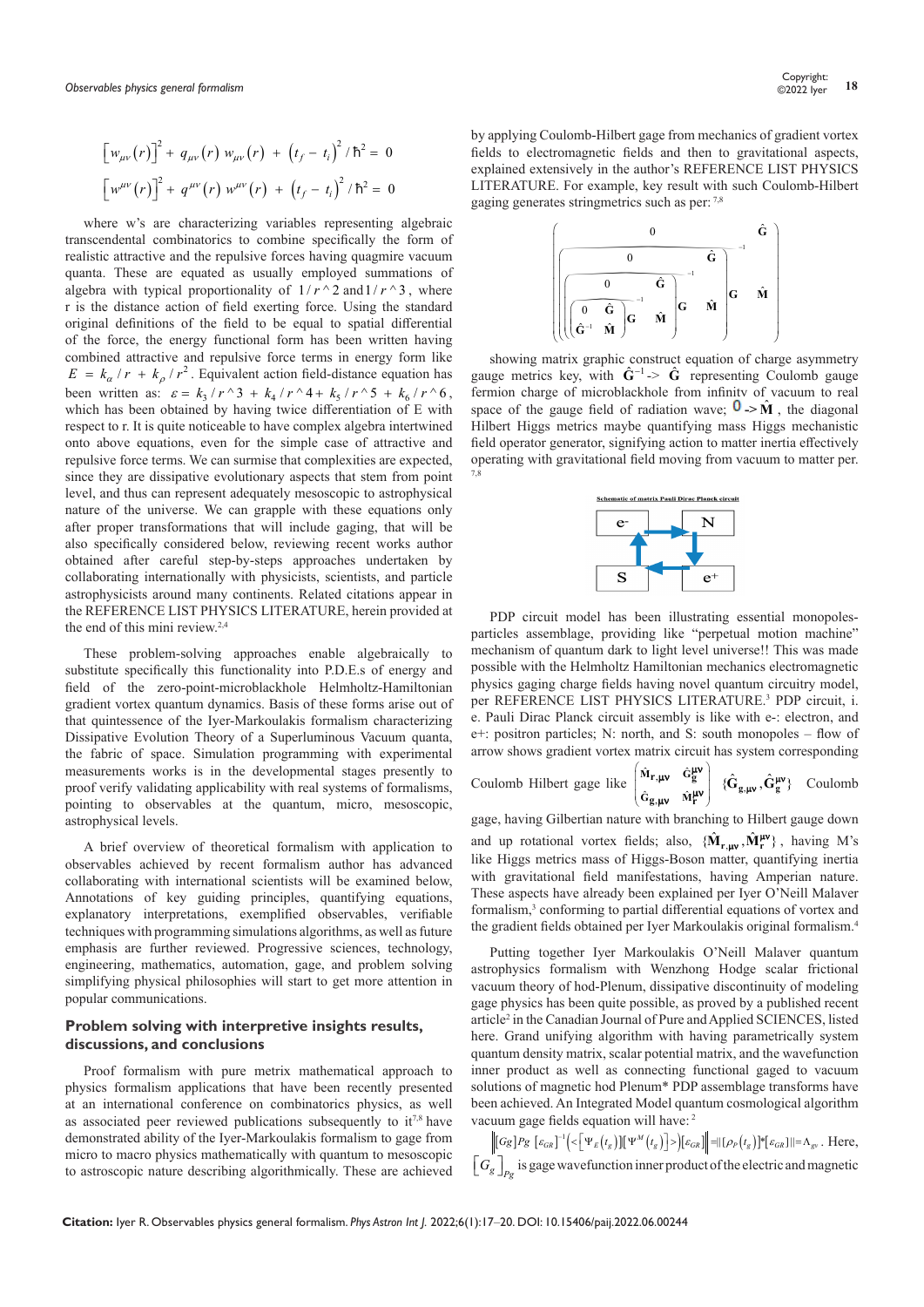tensor fields;  $\left( \langle \Psi_{\mu}(t_{g}) | \Psi^{\mu}(t_{g}) \rangle \right) = \left( \langle \Psi_{E}(t_{g})] \Psi^{\mu}(t_{g}) \right] \rangle$ is Plenum<sup>\*</sup> gradient functional;  $\left[\rho_p(t_g)\right]$  is gage Plenum<sup>\*</sup> quantum density matrix, and  $\varepsilon_{GR}$  stands for the quantum gage fields. This formula thereby gives description of magnetic tensor action on electric tensor fields point gradient vortex discontinuity dissipative physics.

Key examples successfully have analogized mesoscopic observables. Example of an applied problem-solving physics observable mesoscopic analogy quantum aspects has appeared at the Canadian Journal also listed here.<sup>2</sup> General form algorithm equation, having  $G_g$  : gage functional;  $\Gamma_{ij}$  : signal/noise ratio of i-j element of duck-swan population pattern matrix;  $(\varepsilon_{GR)gy}$ ; gage fields of gradient and the vortex actions;  $\left( \langle \Psi_{\mathbf{d}}(t_g) \rangle | [ \Psi^{\mathbf{s}}(t_g)] \rangle \right)$ : wave function inner outer products;  $[\rho_{ds}]$ : quantum density matrix as a function of gage time,  $t_g$ , all applied to ducks-swans population patterns, with complete algorithmic equation in compact form like matrix:

$$
\left[\mathbf{G}_g\right]\Gamma_{ij}\left[\left(\varepsilon_{GR}\right)_{\text{gv}}\right]^{-1}\left(\langle\left[\mathbf{\Psi}_\mathbf{d}\left(t_g\right)\right]\right|\left[\mathbf{\Psi}^\mathbf{s}\left(t_g\right)\right]\rangle\right)\left[\left(\varepsilon_{GR}\right)_{\text{gv}}\right] = \left[\rho_\mathbf{ds}\left(t_g\right)\right]\mathbf{f}\left(\left(\varepsilon_{GR}\right)_{\text{gv}}\right].
$$

Expanded matrix shown below has demonstrated analysis showing how the gage fields of pressure and temperature can affect duck-swan population pattern, conceptually brought out by expanded 2x2 matrix form like in the above general form algorithm equation, having gage functional, signal/noise ratio, gage fields, wave function inner outer products, quantum density matrix as a function of gage time, whereby in the Appendix III:<sup>2</sup>

$$
\begin{aligned}\n&\left[\begin{bmatrix} Gg \end{bmatrix} \Gamma_{ij}^l \right] \left(\hat{\varepsilon}_{GR,v} - \hat{\varepsilon}_{GR}^g \right) - 1 (\Psi d1 \Psi d2) \begin{pmatrix} \Psi s1 \\ \Psi s2 \end{pmatrix} \left(\hat{\varepsilon}_{GR,v} - \hat{\varepsilon}_{GR}^g \right) \\
&\left[\begin{bmatrix} Gg \end{bmatrix} \Gamma_{ij}^{\varepsilon^l} \right] \left(\hat{\varepsilon}_{GR,g} - \hat{\varepsilon}_{GR}^v \right) \\
&\left(\begin{bmatrix} \Gamma_{ij}^{d1} & \Gamma_{ij}^{s2} \\ \Gamma_{ij}^{s1} & \Gamma_{ij}^{d2} \end{bmatrix} \left(\hat{\varepsilon}_{GR,g} - \hat{\varepsilon}_{GR}^g \right) \\
&\left(\begin{bmatrix} \Gamma_{ij}^{s1} & \Gamma_{ij}^{d2} \\ \hat{\varepsilon}_{GR,g} & \hat{\varepsilon}_{GR}^v \end{bmatrix} \right)\n\end{aligned}
$$

which provide observables amenable to computer programming simulation, extendable to permutating population pattern sequel to get simulation algorithmic equation of the moving population greater than  $[2 \times 2]$  matrix of mentioned example. Physics conjecture applying discontinuity dissipative models have capability to estimate speed profiles of photon in a vacuum, c; however, graviton may have speeds to  $c<sup>4</sup>$ , while superluminal vacuum quanta may possess speeds more than c<sup>4</sup> but less than  $\infty$ . Measurement of scalar potential matrix operational profile of this algorithm equation matrix will require knowledge of scalar potential matrix that are obtainable with standardized experiment having controlled flow-pressure measurements to simulate analogically mechanics. This would augment construction of standard analog equivalent circuit that will help to translate to current-potential profiles. Statistically, for given population pattern, modulating scalar potential quantum density matrix with dynamic speeds profile helps to compute evolving observable energy density matrix explicitly. Thereby, power density profile computations of the quanta are possible. These are all brought out in published articles, listed here in the REFERENCE LIST PHYSICS LITERATURE.<sup>2-4</sup>

One may surmise that audio imaging genetic observables communication parity modifying with charging operator with creator generating multiple phases shifted transformations give rise to observable universe with nature of living with nonliving eternally seems evolving cosmos!! We see gradient vortex action fields of point dynamics having dissipative discontinuity superluminal quantum cyclical generation of ordered energy signals forming magnetic Hod Plenum\* PDP assemblages. With emergent "curdling" process having "hod photons" to electrons-positrons pairs, upscales then build up protons, neutrons, and atoms, with gluonic links. Globalizing these to mesoscopic and astrophysical spiral elliptical galaxies' sourcesink mechanism will enunciate concept of a cyclic universe. These are essential outcomes that the citations below show further detailed analyses with explanations.

Our ongoing efforts will include scientific methodologies to identify progenitor mechanisms of generation of energy and living existence of life in the universe. There are also paradigm shifts that may happen in terms of magnetic primary forces versus electric primary forces. What mechanisms ensure preventing gravitational collapse to a singularity and matter antimatter asymmetry will be key aspects of further research sciences with theoretical and experimental clever studies. We are encouraged by the PDP circuit model proposing magnetic field dynamics having monopole particle balancing to have like "perpetual motion machine" action that prevents collapse and even singularity. Intrinsically it proposes electrons-positrons inductively creating electric gaging fields, explaining weak nuclear form of the four super forces. These aspects weld together with Hod-STOE model claiming to explain three super forces of electromagnetic, gravitational, as well as strong nuclear forms. We believe that algorithm equation matrix pure mathematical proof formalism [Iyer and Malaver, 2021] has laid solidly foundation for parametric physics verifiable experimental designs obtained logically from formalisms configuring eigen gaging fields, quantum density matrix, coupling functional, probabilistic wavefunctions, signal/noise ratioing time space sense!!

### **Summary remarks**

Modeling quanta point dynamical fields per Iyer Markoulakis O'Neill Malaver quantum astrophysics gage formalism provided a way to transform Helmholtz decomposition gradient vortex mechanics actions to electromagnetic events. These have quantitatively been thoroughly characterized by eigen matrices with equivalent partial differential equations of energy and quantum field metrix. Coulomb Hilbert gaging allowed to derive stringmetrics, giving fermions where  $-\widehat{G}^{-1}$  will represent a point mirror symmetry of  $\widehat{G}$ ; using crystal point mathematical formalism "Rotation Matrix" point matrix reflection imaginary parity value may be achievable. Cross diagonal Higgs matter possibly characterize gravity metrics with deeper advancements.

To provide the best hopes towards grand unification of the four super forces that physics portrays of strong, weak, gravity, electromagnetism to natural workings of the universe, extending to higher principles have been achieved recently. Original developed model of Iyer Markoulakis O'Neill Malaver quantum astrophysics formalism has gotten put together with Wenzhong Hodge scalar frictional vacuum theory of hod-Plenum, dissipative discontinuity of modeling gage physics, giving an Integral Model Astro Quantum PHYSICS.

Observables mesoscopic have been extracted from resultant integrated quantitative gage physical formalisms. General form algorithm equation, having gage functional, signal/noise ratio, gage fields, wavefunction inner outer products, quantum density matrix as a function of gage time has been exemplified to mesoscopic example. Gage fields are pressure and temperature of population pattern with 2x2 matrix and a gage functional of modon strings as communicators provide algorithm to experiment with simulation programming.

Statistically, for given population pattern, modulating scalar potential quantum density matrix with dynamic speeds profile helps to compute evolving observable energy density matrix explicitly.